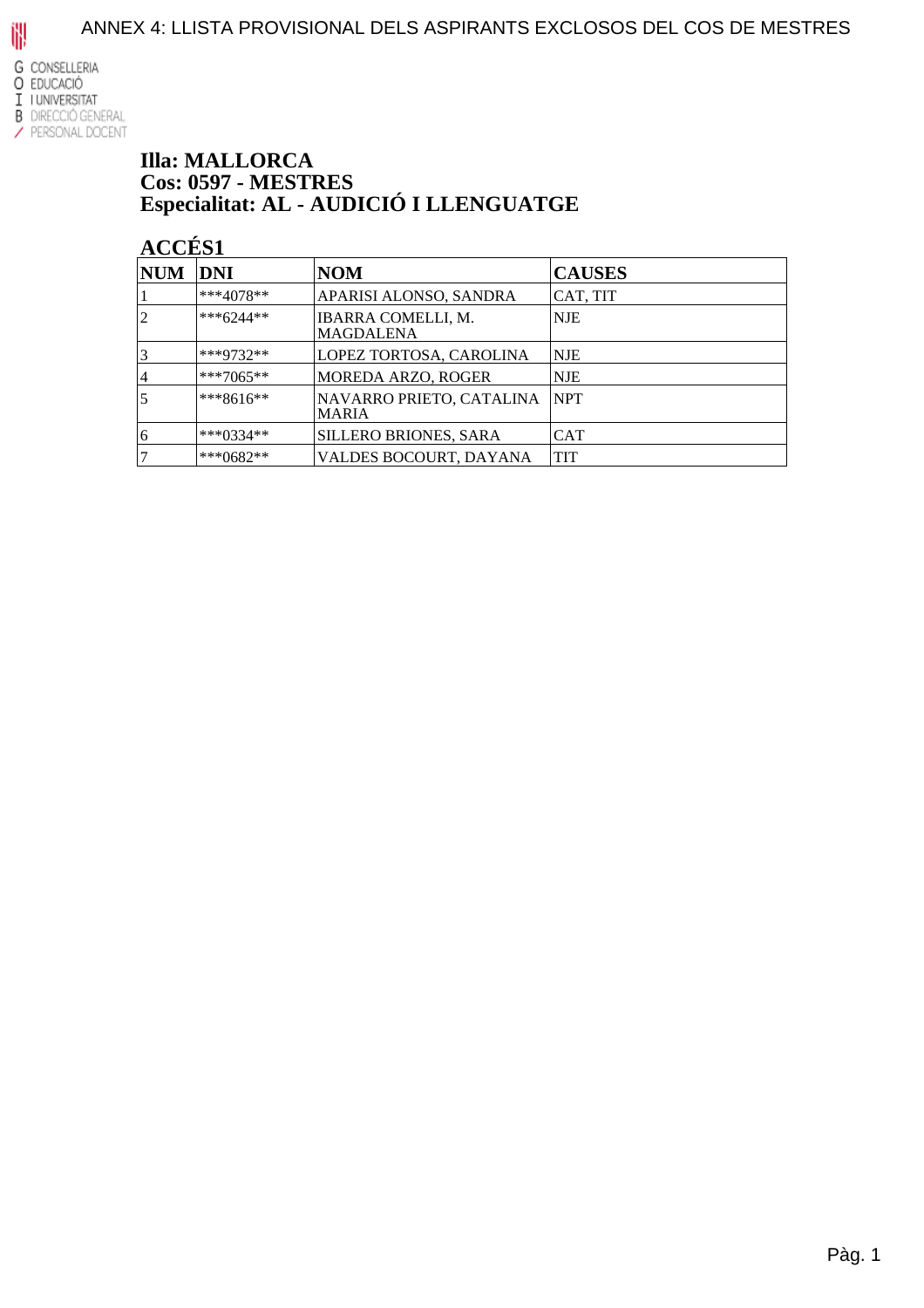# **Illa: MENORCA** Cos: 0597 - MESTRES<br>Especialitat: AL - AUDICIÓ I LLENGUATGE

| <b>NUM</b> | <b>DNI</b>              | NOM                 | CAUDLD              |
|------------|-------------------------|---------------------|---------------------|
|            | ***0737**<br><i>ت د</i> | PASCUAL COTS, PAULA | TIT<br>AT<br>$\sim$ |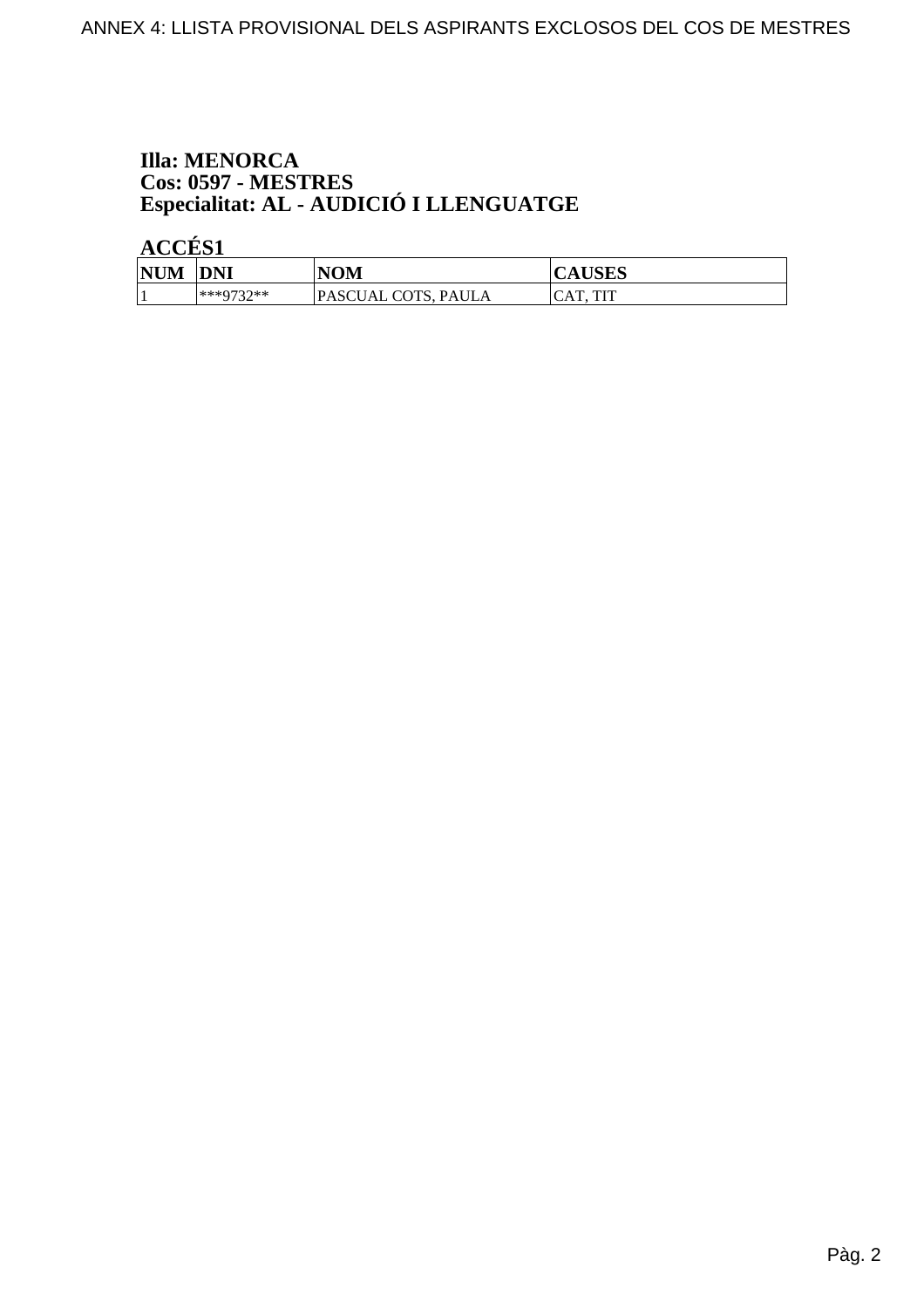# Illa: EIVISSA Cos: 0597 - MESTRES<br>Especialitat: AL - AUDICIÓ I LLENGUATGE

| <b>NUM</b> | <b>DNI</b>    | <b>NOM</b>             | <b>CAUSES</b> |
|------------|---------------|------------------------|---------------|
|            | $ ***8045***$ | ESPINOSA ROMERO, PAULA | <b>NPT</b>    |
|            | $***5734**$   | NAVARRO FALOMIR. RUTH  |               |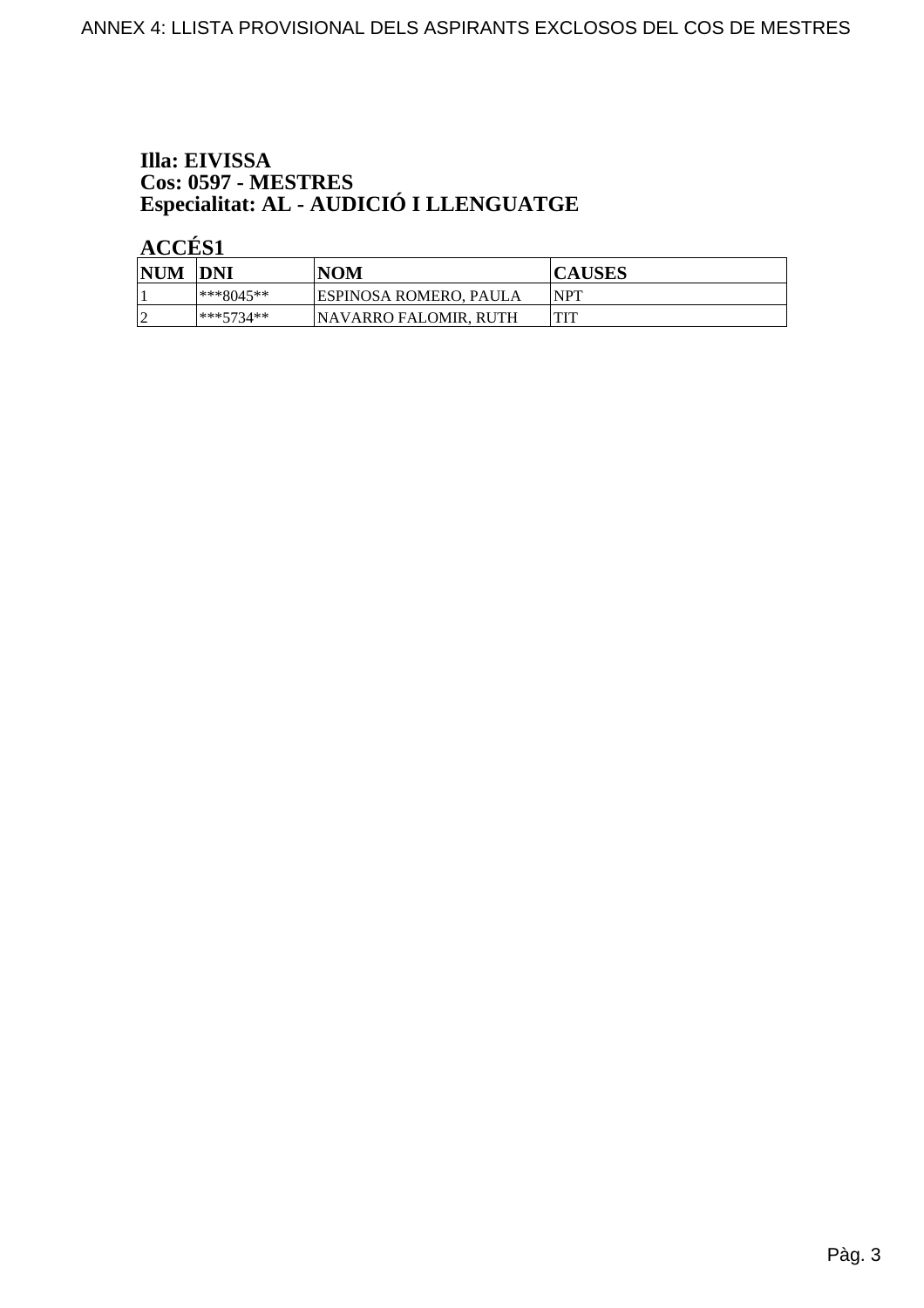# **Illa: MALLORCA** Cos: 0597 - MESTRES<br>Especialitat: EF - EDUCACIÓ FÍSICA

| NUM DNI |              | <b>NOM</b>                              | <b>CAUSES</b> |
|---------|--------------|-----------------------------------------|---------------|
|         | $ ***6520**$ | ABRINES ORTEGA, RAFAEL                  | <b>TIT</b>    |
|         | $***1676**$  | GIL VILLALONGA, VIRGINIA                | <b>NJE</b>    |
|         | $ ***3108**$ | GONZALEZ RODRIGUEZ, M.<br><b>ISABEL</b> | <b>NJE</b>    |
| 4       | ***3894**    | JAUME MONROIG, MIQUEL                   | <b>TIT</b>    |
|         | ***4194**    | VADELL BARCELO, CATALINA  NJE           |               |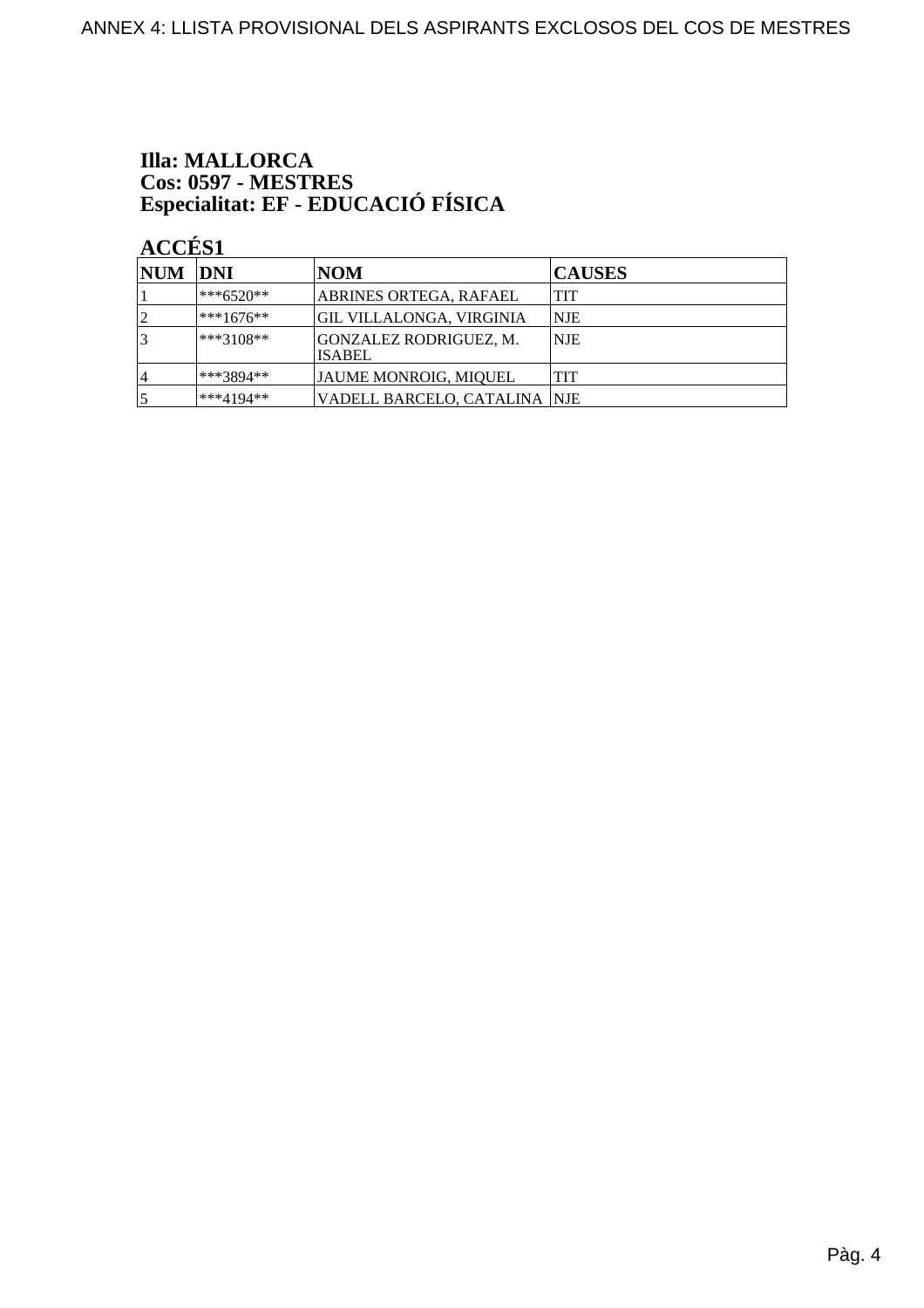#### **Illa: MALLORCA Cos: 0597 - MESTRES Especialitat: EI - EDUCACIÓ INFANTIL**

| <b>NUM</b>     | <b>DNI</b>  | <b>NOM</b>                                         | <b>CAUSES</b>      |        |
|----------------|-------------|----------------------------------------------------|--------------------|--------|
| 1              | ***1832**   | ALARCON GIL, ALICIA                                | <b>TIT</b>         |        |
| $\overline{2}$ | ***6697**   | ALZINAS FERNANDEZ,<br><b>FRANCISCA</b>             | NJE, TIT           |        |
| 3              | ***4308**   | <b>BARBER LANUZA, RAQUEL</b>                       | CAT, TIT           |        |
| 4              | ***3535**   | <b>BERNA VICENS, LAURA</b>                         | <b>NJE</b>         |        |
| 5              | $***5726**$ | <b>BORN SAUNDERS, INDIGO</b><br>ROSE <sub>N.</sub> | <b>NNA</b>         |        |
| 6              | $***5610**$ | <b>BUIL MARTI, BERTA</b>                           | <b>CAT</b>         |        |
| $\overline{7}$ | ***8444**   | CANO RODRIGUEZ, PAULA                              | <b>TIT</b>         |        |
| $\vert 8$      | $***7077**$ | COMAS PORQUER, FRANCISCA                           | <b>NJE</b>         |        |
| 9              | ***5196**   | CRESPI RIUTORT, ANTONIA                            | <b>DNI</b>         |        |
| 10             | ***3519**   | <b>CURTO ALEMANY, ANA</b><br><b>ISABEL</b>         | <b>NJE</b>         |        |
| 11             | ***2291**   | ESPINOSA GALLARDO,<br><b>FRANCISCA</b>             | <b>NJE</b>         |        |
| 12             | ***5836**   | FERRER RENART, CARLA                               | <b>CAT</b>         |        |
| 13             | $***6767**$ | GALAN ENSEÑAT, CATALINA                            | <b>NJE</b>         |        |
| 14             | $***1417**$ | <b>GARRIDO BAIDEZ, ELENA</b>                       | CAT, TIT           |        |
| 15             | $***1366**$ | <b>GAY MARQUEZ, IRENE</b>                          | NJE                |        |
| 16             | $***2817**$ | GIL PUIGSERVER, AINA MARIA                         | <b>TIT</b>         |        |
| 17             | ***2349**   | HIDALGO MAZARREDO,<br><b>PATRICIA</b>              | <b>NPT</b>         |        |
| 18             | ***2014**   | MATEU PINO, ZORAIDA PILAR                          | CAT, TIT           |        |
| 19             | ***0219**   | MIRALLES CONSUEGRA,<br><b>MARIA CATALINA</b>       | TIT                |        |
| 20             | $***0415**$ | NEGRO LIRON, CAROLINA                              | NJE                |        |
| 21             | $***8622**$ | NICOLAU LOPEZ, MARIA<br><b>ANTONIA</b>             | <b>NJE</b>         |        |
| 22             | $***3703**$ | NIETO SIGNES, VICTORIA                             | <b>CAT</b>         |        |
| 23             | ***9011**   | <b>OLIVER TOLEDO, ESTER</b>                        | <b>NJE</b>         |        |
| 24             | ***7597**   | OLMEDO AMADOR, LORETO<br>PAOLA                     | <b>NJE</b>         |        |
| 25             | $***5571**$ | PARIENTE MARIN, CAROLINA                           | <b>NJE</b>         |        |
| 26             | ***6233**   | PELLICER CASTELL, PAU                              | TIT                |        |
| $27\,$         | $***2252**$ | PIERAS SALES, MARIA                                | <b>NPT</b>         |        |
| $28\,$         | $***7264**$ | PONTE LLANERAS, MARTA                              | TIT                |        |
| 29             | $***1671**$ | QUERALT GARCIA, ANNA                               | CAT, TIT           |        |
| 30             | ***9480**   | RADOSELOVICS CABANES,<br><b>LIDIA</b>              | CAT, DNI, NJE, TIT |        |
| 31             | ***7289**   | RIUTORT TOUS, FRANCINA                             | <b>CAT</b>         |        |
| 32             | $***6761**$ | RODRIGUEZ JIMENEZ-BRAVO,<br><b>JOAQUIN</b>         | TIT                |        |
| 33             | ***8846**   | ROIG TRONCOSO, FABIOLA<br><b>ESTER</b>             | <b>NJE</b>         |        |
| 34             | ***9632**   | ROMERO FIERREZ, MARIA<br><b>CARMEN</b>             | <b>CAT</b>         |        |
| 35             | ***8418**   | ROS BOSCH, ESTHER                                  | <b>NJE</b>         |        |
| 36             | ***1789**   | ROSA LERIS, NOELI                                  | <b>NPT</b>         | Pàg. 5 |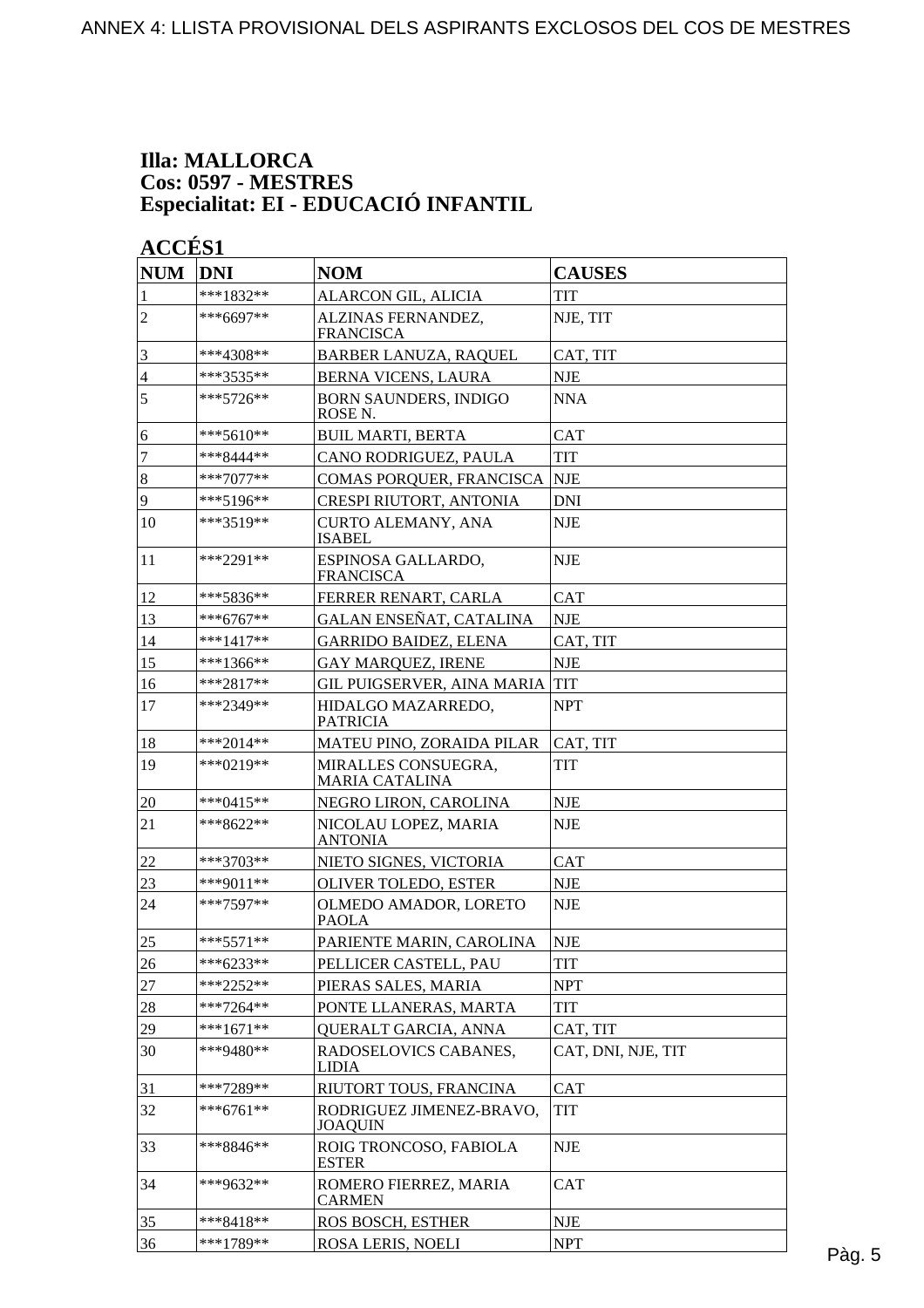#### ANNEX 4: LLISTA PROVISIONAL DELS ASPIRANTS EXCLOSOS DEL COS DE MESTRES

| 37 | $***2215**$  | <b>RUIZ FARRE, KAREN</b>                | <b>NPT</b> |
|----|--------------|-----------------------------------------|------------|
| 38 | $***7167**$  | SABATER SEGUI, MARIA<br><b>MAGDALEN</b> | <b>CAT</b> |
| 39 | ***9262**    | SIMON CAMACHO, MIREYA                   | <b>NJE</b> |
| 40 | $***1320**$  | SINTES GARCIA, TANIA                    | CAT, TIT   |
| 41 | $***8575**$  | TORRES HERNANDEZ,<br><b>ANTONIA</b>     | <b>CAT</b> |
| 42 | $***7673**$  | VALLES GARAU, TERESA                    | DNI        |
| 43 | $***0329**$  | VALLESPIR CARBONELL,<br><b>MARINA</b>   | CAT, TIT   |
| 44 | $***1555***$ | VEGA CORTES, SILVIA                     | <b>NJE</b> |
| 45 | $***7618**$  | VIVER GARRIDO, ROSA MARIA  NJE          |            |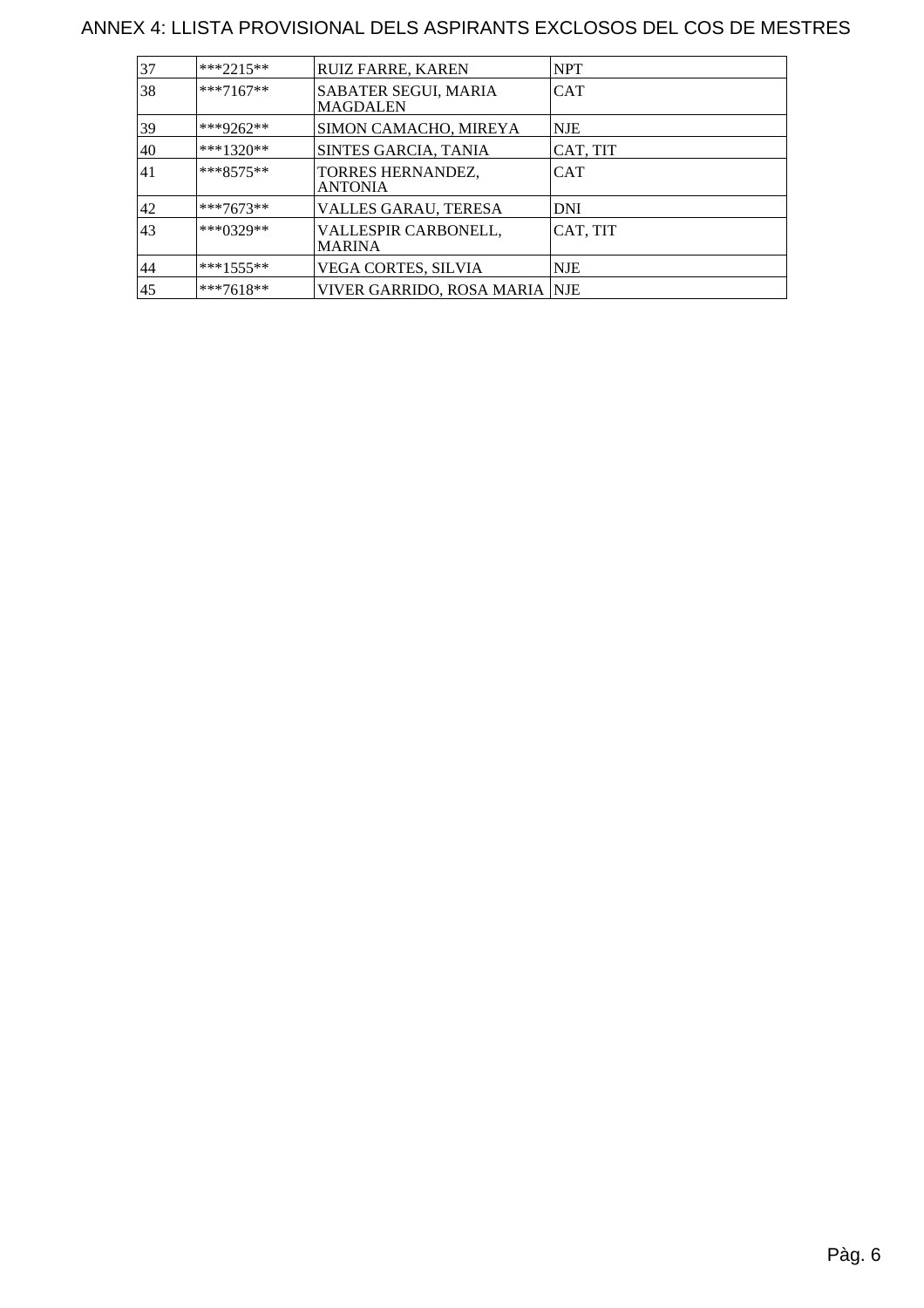# **Illa: MENORCA** Cos: 0597 - MESTRES<br>Especialitat: EI - EDUCACIÓ INFANTIL

| NUM DNI        |               | <b>NOM</b>                                         | <b>CAUSES</b> |
|----------------|---------------|----------------------------------------------------|---------------|
|                | $***0743**$   | AMIL RAMIREZ, PENELOPE                             | <b>TIT</b>    |
| $\overline{2}$ | $ ***4733**$  | ANGLADA ALPISTE, LAURA                             | ICAT          |
|                | $***1366**$   | CARNE MIQUEL, MONTSERRAT NJE                       |               |
| 14             | $***4663**$   | PASCUAL FLORIT, AINA                               | <b>NJE</b>    |
|                | ***9579**     | <b>ROQUE MARTINS DOS REIS,</b><br><b>ANA PAULA</b> | NNA           |
| 16             | $ ***4155***$ | TRIAY CAIMARIS, JORDI                              | NDI, NJE      |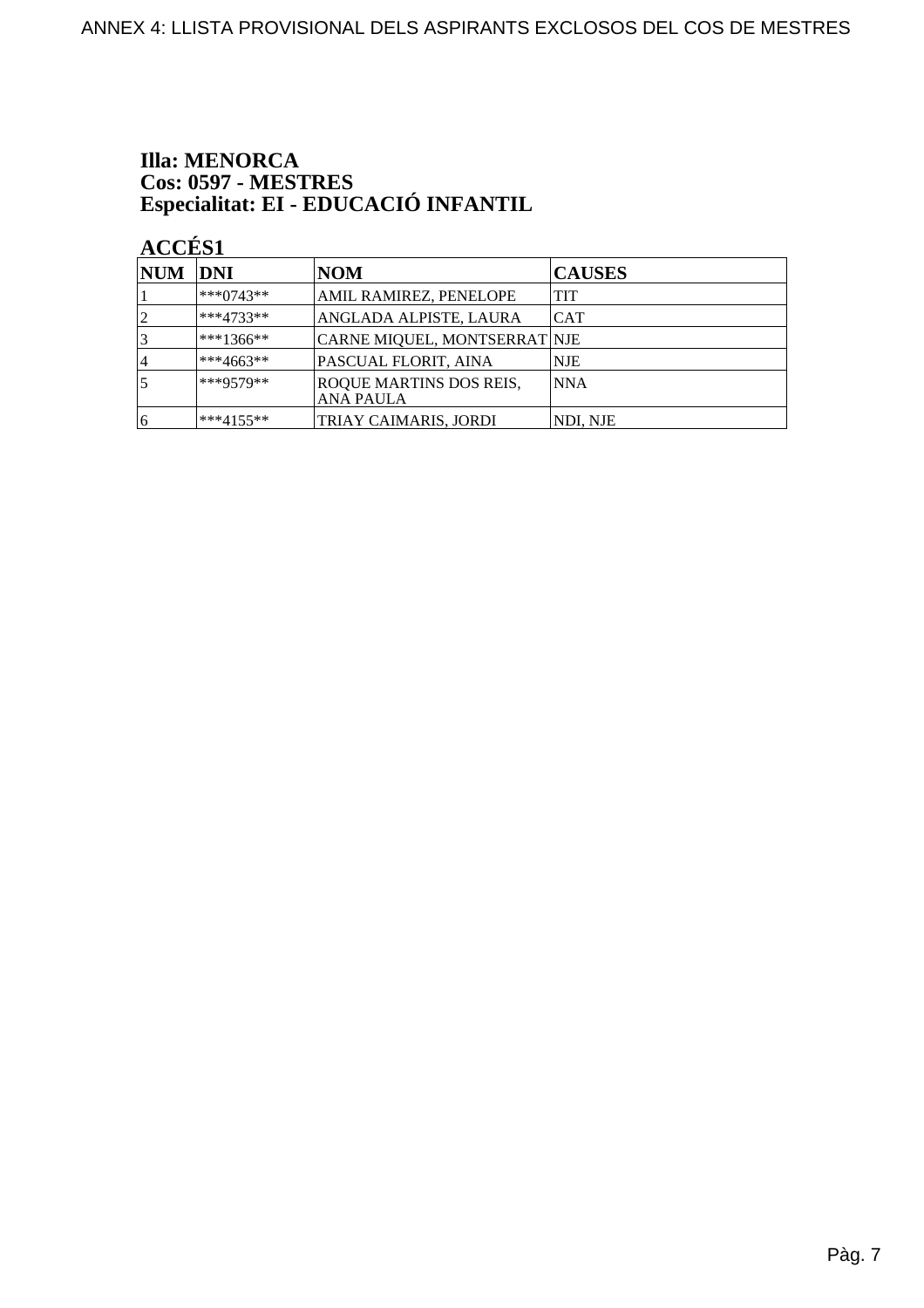# Illa: EIVISSA Cos: 0597 - MESTRES<br>Especialitat: EI - EDUCACIÓ INFANTIL

| $\bf NUM$      | <b>DNI</b>  | <b>NOM</b>                           | <b>CAUSES</b> |
|----------------|-------------|--------------------------------------|---------------|
|                | ***2069**   | AMOROS RAMIREZ, SANDRA               | <b>CAT</b>    |
| $\overline{2}$ | $***5300**$ | AMUEDO BONET, NEREA                  | NJE           |
| 3              | $***5773**$ | <b>MARI BOFILL, PAULA</b>            | TIT           |
| 4              | ***9547**   | <b>MARTI ROMERO, BRENDA</b>          | TIT           |
| 5              | ***9447**   | MUNIZ DO NASCIMENTO,<br><b>SELMA</b> | CAT, TIT      |
| 16             | ***5363**   | PEREZ CASADO, ANA                    | NJE.          |
|                | $***7563**$ | RIGAU NADAL, ELISENDA                | CAT, TIT      |
| 8              | $***5422**$ | YERN MORENO, ARANZAZU                | <b>NJE</b>    |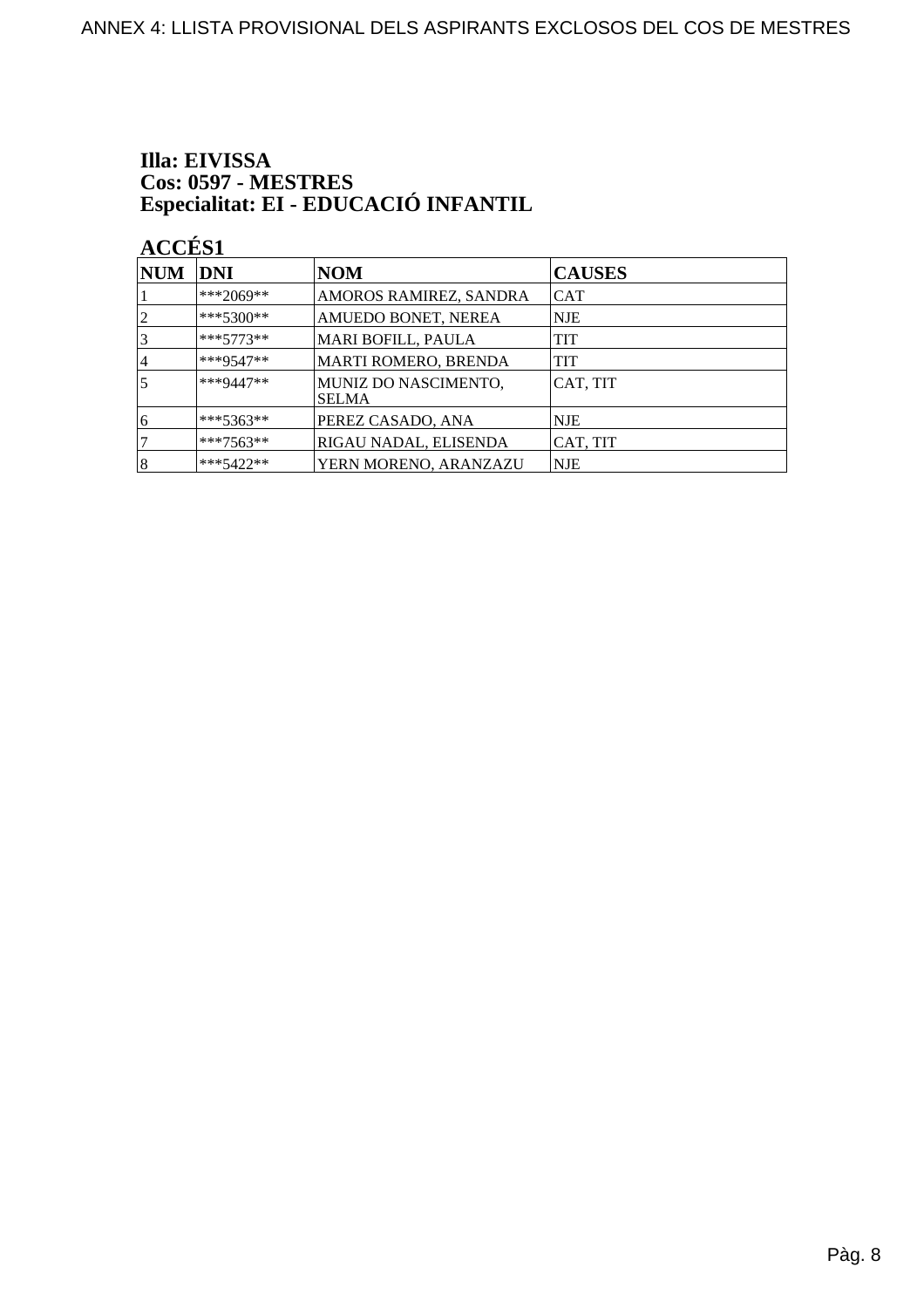### **Illa: MALLORCA Cos: 0597 - MESTRES<br>Especialitat: FI - LLENGUA ESTRANGERA: ANGLÈS**

| <b>NUM</b>     | <b>DNI</b>  | <b>NOM</b>                                     | <b>CAUSES</b> |
|----------------|-------------|------------------------------------------------|---------------|
| 1              | $***8703**$ | ADAMEZ MACWILLIAMS,<br><b>NATALIA</b>          | <b>TIT</b>    |
| $\overline{c}$ | ***2344**   | <b>BALLESTER VANRELL, LAIA</b>                 | <b>TIT</b>    |
| 3              | ***9269**   | CARLES RUMBALL, CLIO                           | TIT           |
| $\overline{4}$ | ***2941**   | CHELI GRACIA, ALEJANDRO                        | CAT, TIT      |
| $\mathfrak s$  | $***7409**$ | GARCIA ALFAGEME, MARIA                         | <b>TIT</b>    |
| 6              | ***5824**   | GARCIA LOPEZ, MARIA                            | <b>NJE</b>    |
| $\tau$         | $***1047**$ | <b>GIMENO COLLADO, IRENE</b>                   | NJE, TIT      |
| $\,8\,$        | $***5547**$ | LOPEZ CORONADO, MARTA                          | CAT, TIT      |
| 9              | ***5633**   | MERCADAL BERG, CRISTINA                        | <b>TIT</b>    |
| 10             | ***5664**   | MORALES ESTEBAN, BEATRIZ                       | <b>TIT</b>    |
| 11             | $***3707**$ | PIQUERAS HUSBAND,<br><b>NATALIA</b>            | <b>NJE</b>    |
| 12             | ***6645**   | ROSSELLO BOTEY, JOANA                          | <b>CAT</b>    |
| 13             | ***0516**   | RUIZ ALFARO, NEREA                             | NJE, TIT      |
| 14             | ***8134**   | SAMPEDRO MARTINEZ, MARIA  NPT<br><b>TERESA</b> |               |
| 15             | ***4314**   | <b>SANZ MEJIAS, ALBERTO</b>                    | <b>TIT</b>    |
| 16             | ***6800**   | VAN DER LEE ROSA, ARLIEN<br>ANGELA             | NJE           |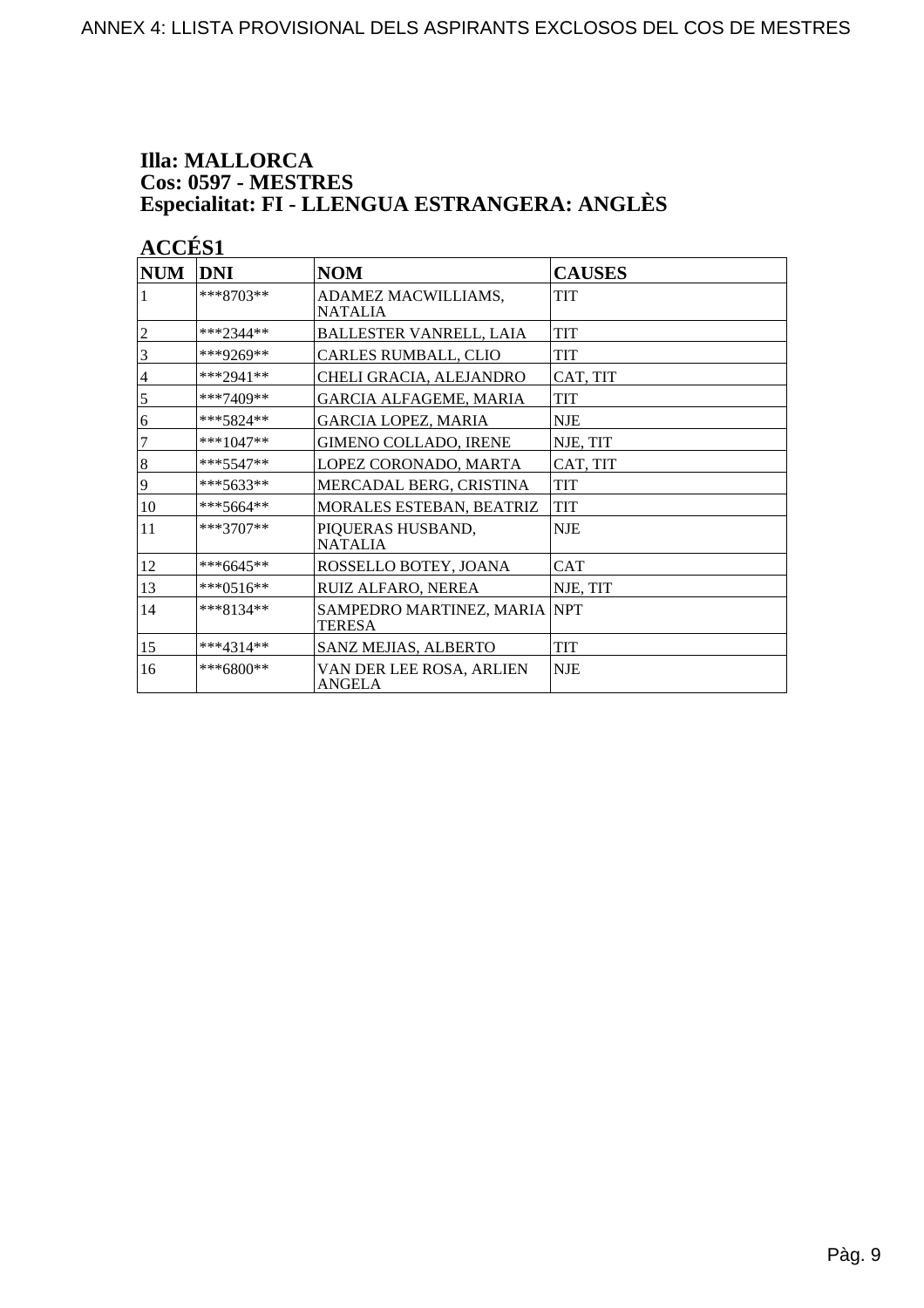# **Illa: MALLORCA** Cos: 0597 - MESTRES<br>Especialitat: MU - MÚSICA

| <b>NUM</b>     | <b>DNI</b>  | <b>NOM</b>                               | <b>CAUSES</b> |
|----------------|-------------|------------------------------------------|---------------|
|                | $***2931**$ | BESTARD FERRER, CATERINA<br><b>MARIA</b> | CAT, TIT      |
| 12             | $***4244**$ | COLL BORDERIA, JAVIER                    | <b>TIT</b>    |
| $\overline{3}$ | $***1243**$ | <b>GARCIAS VARGAS, JESSICA</b>           | <b>NJE</b>    |
| 4              | ***9111**   | <b>IBAÑEZ LOPEZ, ALEJANDRO</b>           | <b>TIT</b>    |
| $\overline{5}$ | ***5250**   | JIMENEZ PERIS, BEATRIZ                   | <b>NJE</b>    |
| 6              | $***1846**$ | PERELLO TORANDELL,<br><b>ANTONI</b>      | <b>TIT</b>    |
|                | ***8024**   | <b>RUIZ TEGEO, RAUL</b>                  | TIT           |
| 18             | $***7091**$ | SIMO SASTRE, MARIA ANGELS   TIT          |               |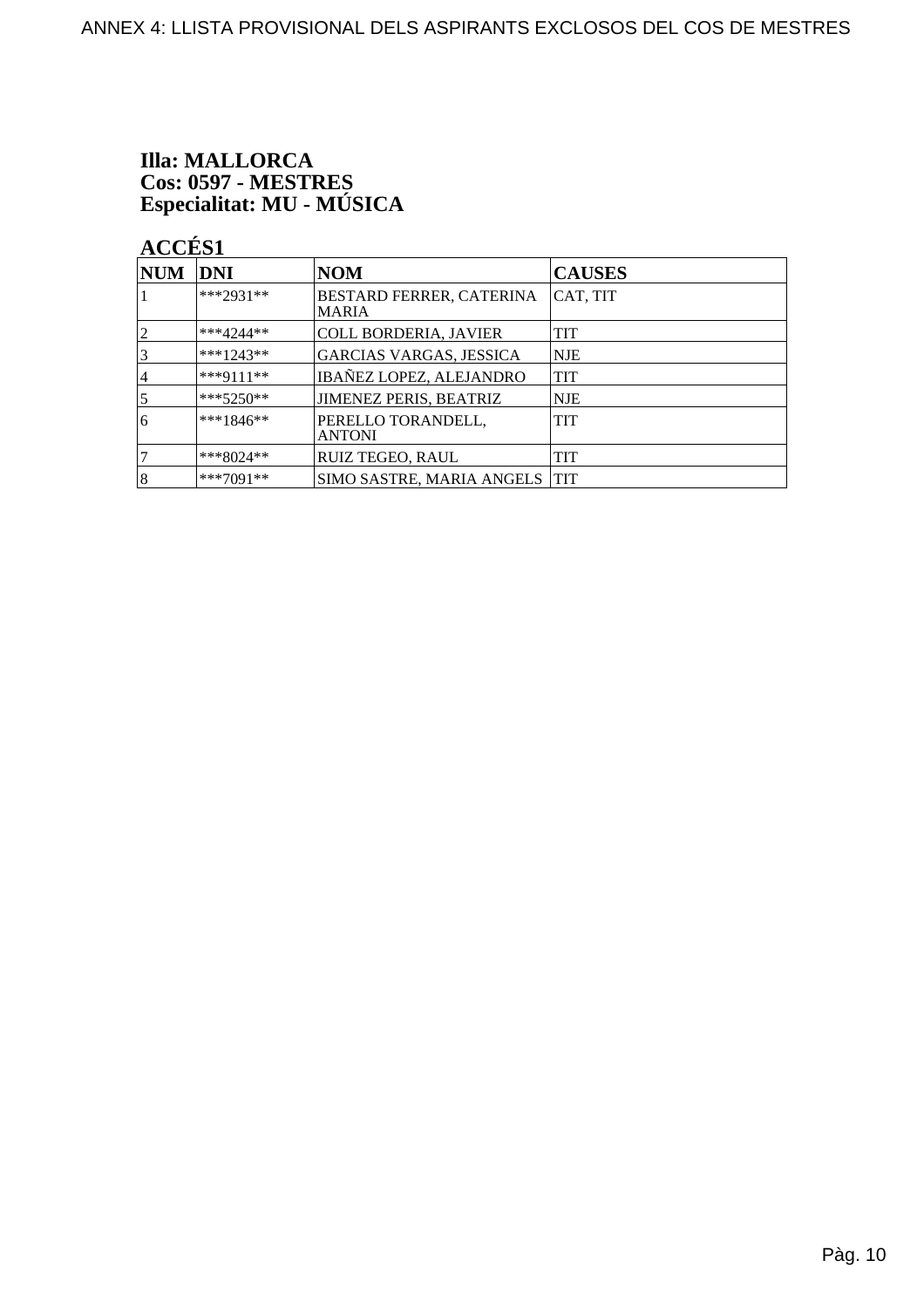# Illa: EIVISSA Cos: 0597 - MESTRES<br>Especialitat: MU - MÚSICA

| <b>NUM</b> | <b>DNI</b>   | <b>NOM</b>               | <b>CAUSES</b> |
|------------|--------------|--------------------------|---------------|
|            | ***?831**    | ADAN MERINO, FCO. JAVIER |               |
|            | $ ***5483**$ | MARTI FAYOS, DANIEL      |               |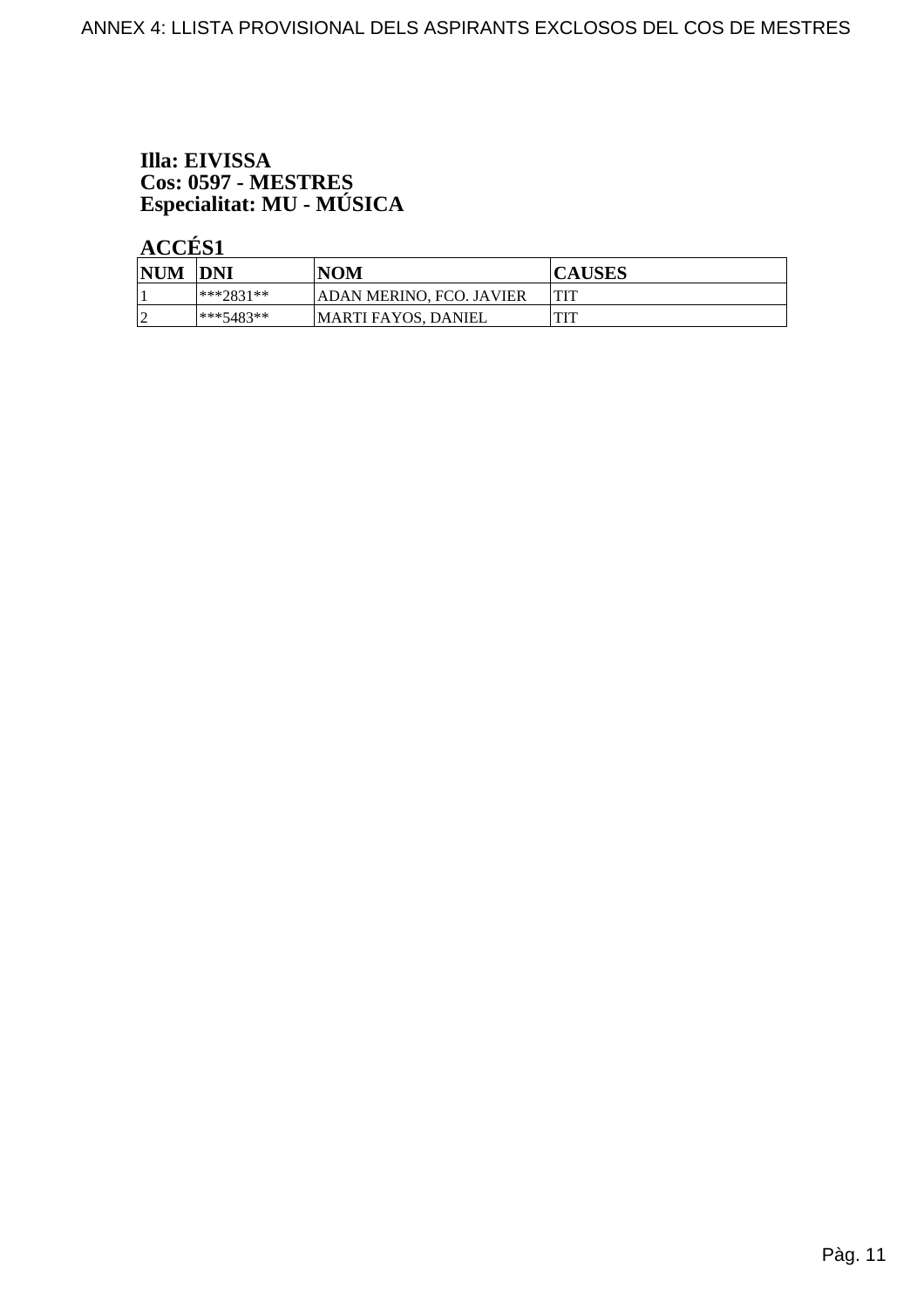#### **Illa: MALLORCA Cos: 0597 - MESTRES Especialitat: PRI - EDUCACIÓ PRIMÀRIA**

| <b>NUM</b>     | <b>DNI</b>  | <b>NOM</b>                                 | <b>CAUSES</b>               |         |
|----------------|-------------|--------------------------------------------|-----------------------------|---------|
| $\mathbf{1}$   | ***7395**   | ARTIGUES BARCELO, PILAR                    | <b>NPT</b>                  |         |
| $\overline{2}$ | $***1813**$ | ASENSIO LOPEZ, RAQUEL                      | CAT, NJE                    |         |
| $\overline{3}$ | ***2461**   | <b>BATLE IZQUIERDO, ELISA</b>              | <b>TIT</b>                  |         |
| $\overline{4}$ | ***8208**   | BELTRAN CARO, MARIA<br><b>TERESA</b>       | <b>NJE</b>                  |         |
| $\overline{5}$ | ***1394**   | BENITO MACANAS, AUREA                      | CAT, TIT                    |         |
| 6              | $***0536**$ | BRUNO COMPANY,<br><b>MARGARITA</b>         | <b>NJE</b>                  |         |
| 7              | $***8370**$ | CARBONELL PONS, CRISTINA                   | TIT                         |         |
| $\overline{8}$ | $***1507**$ | CIFRE LLOMPART, JOANA<br><b>MARIA</b>      | <b>TIT</b>                  |         |
| $\overline{9}$ | ***1439**   | CLEMENTE RODRIGUEZ,<br><b>BEATRIZ</b>      | <b>TIT</b>                  |         |
| 10             | ***6942**   | COETO OLIVER, MARIA DEL<br><b>MAR</b>      | CAT, TIT                    |         |
| 11             | ***9905**   | COLOM AMENGUAL, CRISTINA TIT               |                             |         |
| 12             | $***5750**$ | CUESTA GARCIA, MARIA<br><b>CRISTINA</b>    | CAT, TIT                    |         |
| 13             | ***0988**   | DALMAU CASANOVA, ANNA                      | CAT, NJE, TIT               |         |
| 14             | ***7027**   | FERRIOL FLORIT, CATERINA                   | DNI, TIT                    |         |
| 15             | ***8803**   | <b>GARCIA GOMEZ, BEATRIZ</b>               | <b>CAT</b>                  |         |
| 16             | ***4055**   | <b>GUAL ROMERO, MARINA</b>                 | <b>NJE</b>                  |         |
| 17             | $***4634**$ | JIMENEZ BARBA, MARIA<br><b>MERCEDES</b>    | CAT, NJE                    |         |
| 18             | $***7221**$ | JIMENEZ BULLIDO, MARIA<br><b>JOSE</b>      | CAT, TIT                    |         |
| 19             | ***3694**   | <b>JUAN CLOQUELL, MARIA</b>                | <b>CAT</b>                  |         |
| 20             | ***4306**   | LOPEZ VELA, NURIA                          | CAT, TIT                    |         |
| 21             | ***6952**   | MARTINEZ RUBIO, MARTIN                     | <b>NJE</b>                  |         |
| 22             | $***2169**$ | MASSANET PASCUAL,<br><b>ANTONIA VICTOR</b> | <b>NJE</b>                  |         |
| 23             | ***1825**   | MIGUEL ARCO, JONATAN                       | TIT                         |         |
| 24             | ***2219**   | MORATA WOLFF, SONIA                        | CAT, TIT                    |         |
| 25             | ***1148**   | MOURIÑO ALEGRE, ROSA ANA CAT, NJE          |                             |         |
| 26             | $***7290**$ | MUJICA GARCIA, M.<br><b>AUXILIADORA</b>    | TIT                         |         |
| 27             | ***9812**   | NICOLAU COMPANY, DANIEL                    | CAT, NJE, TIT               |         |
| 28             | $***9517**$ | PALMER ORELL, NEUS                         | <b>TIT</b>                  |         |
| 29             | ***6995**   | PERELLO ANDREU, ANTONIA                    | TIT                         |         |
| 30             | $***0050**$ | PERIS DOMENECH, E ELVIRA                   | <b>CAT</b>                  |         |
| 31             | ***0385**   | PLANISI LLULL, MARIA DEL<br><b>MAR</b>     | <b>NJE</b>                  |         |
| 32             | ***8173**   | POCOVI JUAN, MARIA MERCE                   | <b>NDI</b>                  |         |
| 33             | ***3860**   | QUESADA VARELA, VANESA                     | $\ensuremath{\mathsf{NJE}}$ |         |
| 34             | $***8127**$ | RIVERA ROBLES, ANTONIA                     | CAT, TIT                    |         |
| 35             | $***6075**$ | RODRIGUEZ ROMERO,<br><b>VALERIA</b>        | <b>NJE</b>                  |         |
| 36             | $***2917**$ | RUIZ, CRISTIAN                             | <b>TIT</b>                  | Pàg. 12 |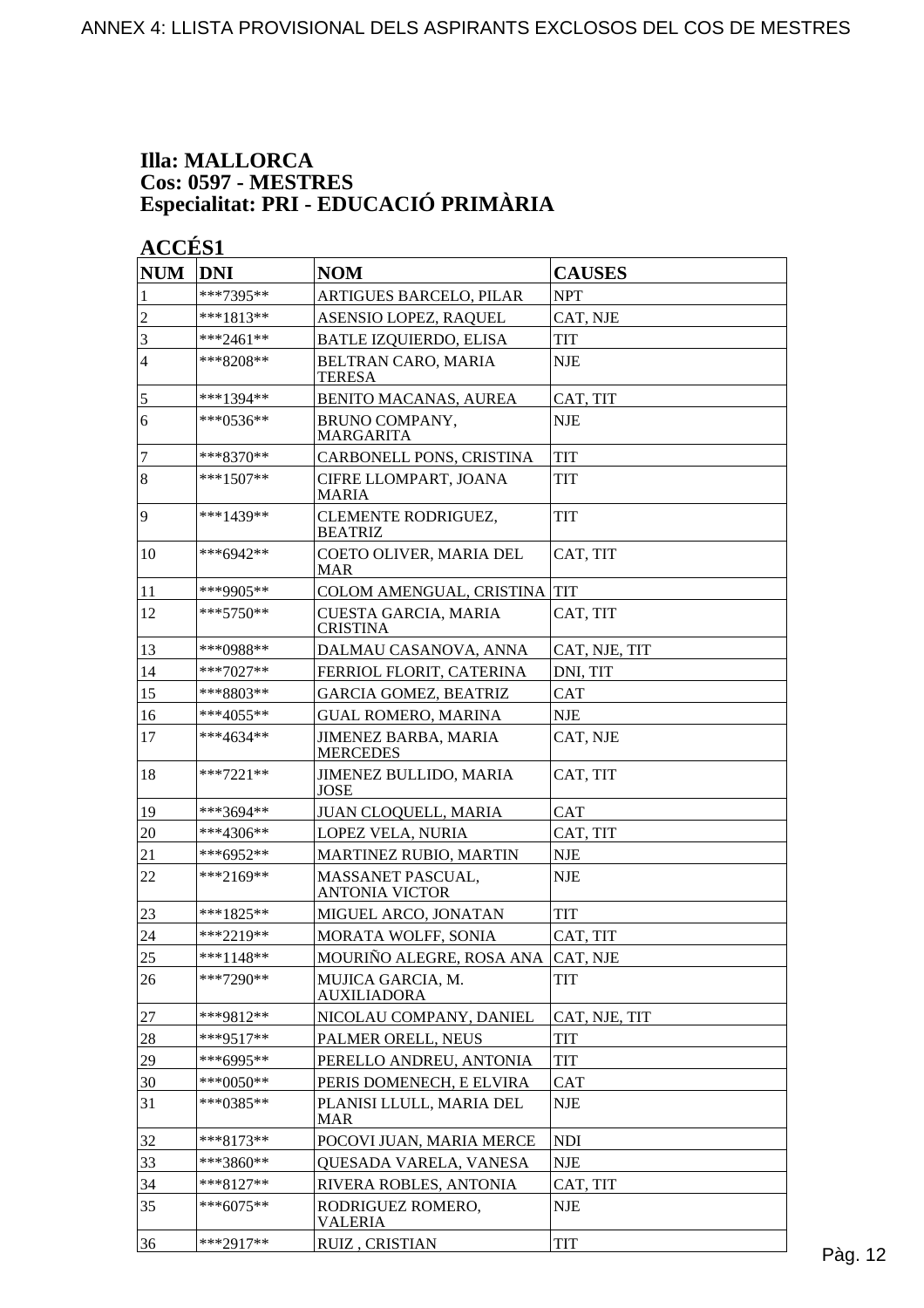#### ANNEX 4: LLISTA PROVISIONAL DELS ASPIRANTS EXCLOSOS DEL COS DE MESTRES

| 37 | $***2572**$ | SALVADOR GUASP, MIQUEL                   | CAT, TIT   |
|----|-------------|------------------------------------------|------------|
| 38 | $***7753**$ | SANCHEZ SANCHEZ, RAFAEL                  | CAT, TIT   |
| 39 | ***8269**   | SERNA LOPEZ, VICTOR                      | TIT        |
| 40 | $***7338**$ | <b>SUAU CERDA, MIQUEL</b>                | TIT        |
| 41 | $***8012**$ | TORRENS MORANTA, MARIA<br><b>DEL MAR</b> | <b>TIT</b> |
| 42 | $***7370**$ | TORRENS VADELL,<br><b>FRANCISCA</b>      | <b>CAT</b> |
| 43 | $***2531**$ | TORRES PUJOL, MARIONA                    | TIT        |
| 44 | $***6046**$ | VALERO LAZARO, MARIA                     | <b>CAT</b> |
| 45 | $***1079**$ | VIDAL MARTI, FRANCISCA                   | <b>TIT</b> |
| 46 | $***3260**$ | VIVES MOYA, ROSER                        | NJE        |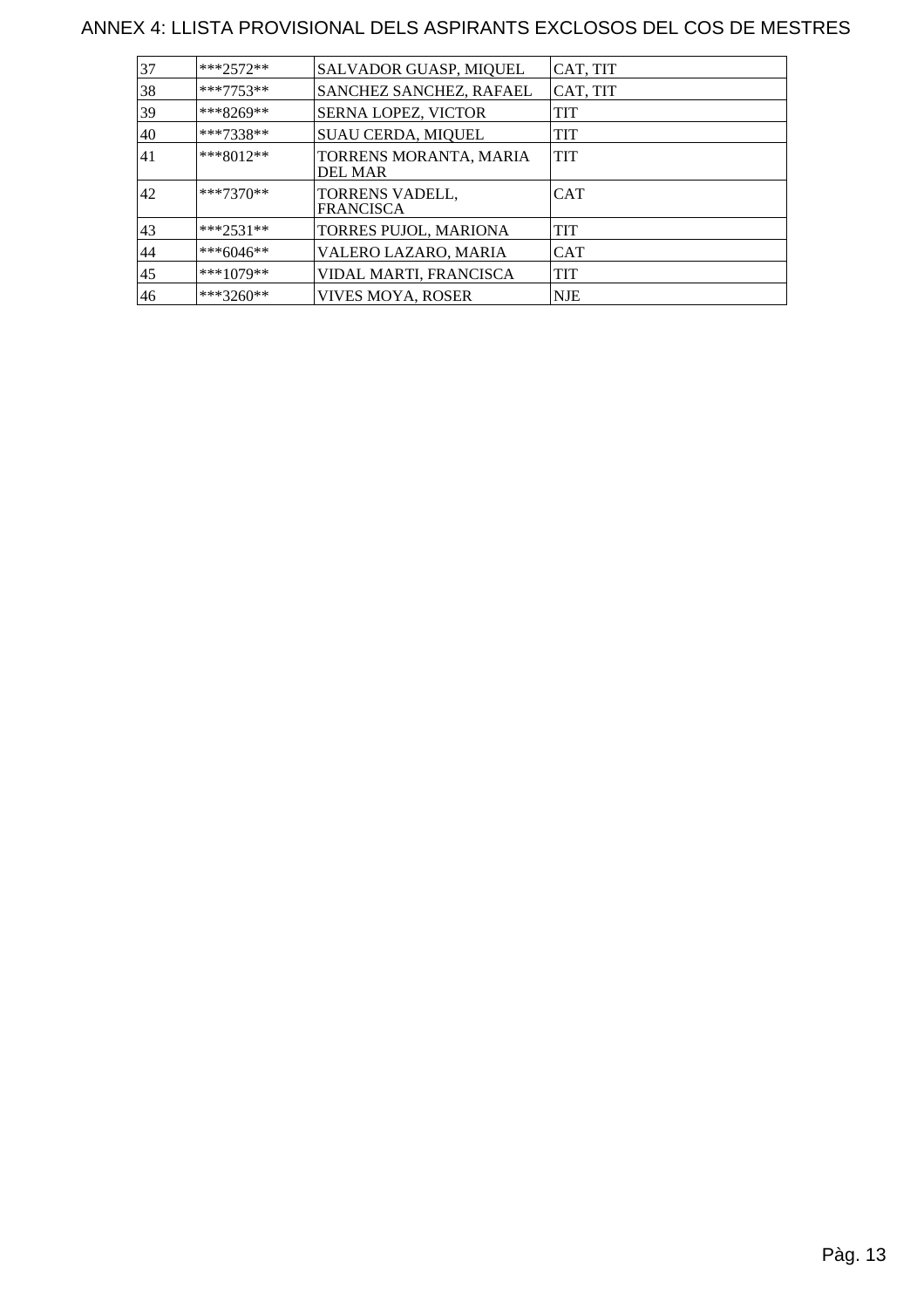# **Illa: MENORCA** Cos: 0597 - MESTRES<br>Especialitat: PRI - EDUCACIÓ PRIMÀRIA

 $\angle$  ACCÉS 1

| NUM DNI        |              | <b>NOM</b>                   | <b>CAUSES</b>    |
|----------------|--------------|------------------------------|------------------|
|                | ***1389**    | GOÑALONS SEGUI, DUNIA        | ICAT             |
| $\overline{2}$ | $ ***7688**$ | OLIVA CODINA, MARIA ALBA CAT |                  |
|                | $***1423**$  | <b>POLO PALLEJA. PAULA</b>   | <b>INPT. TIT</b> |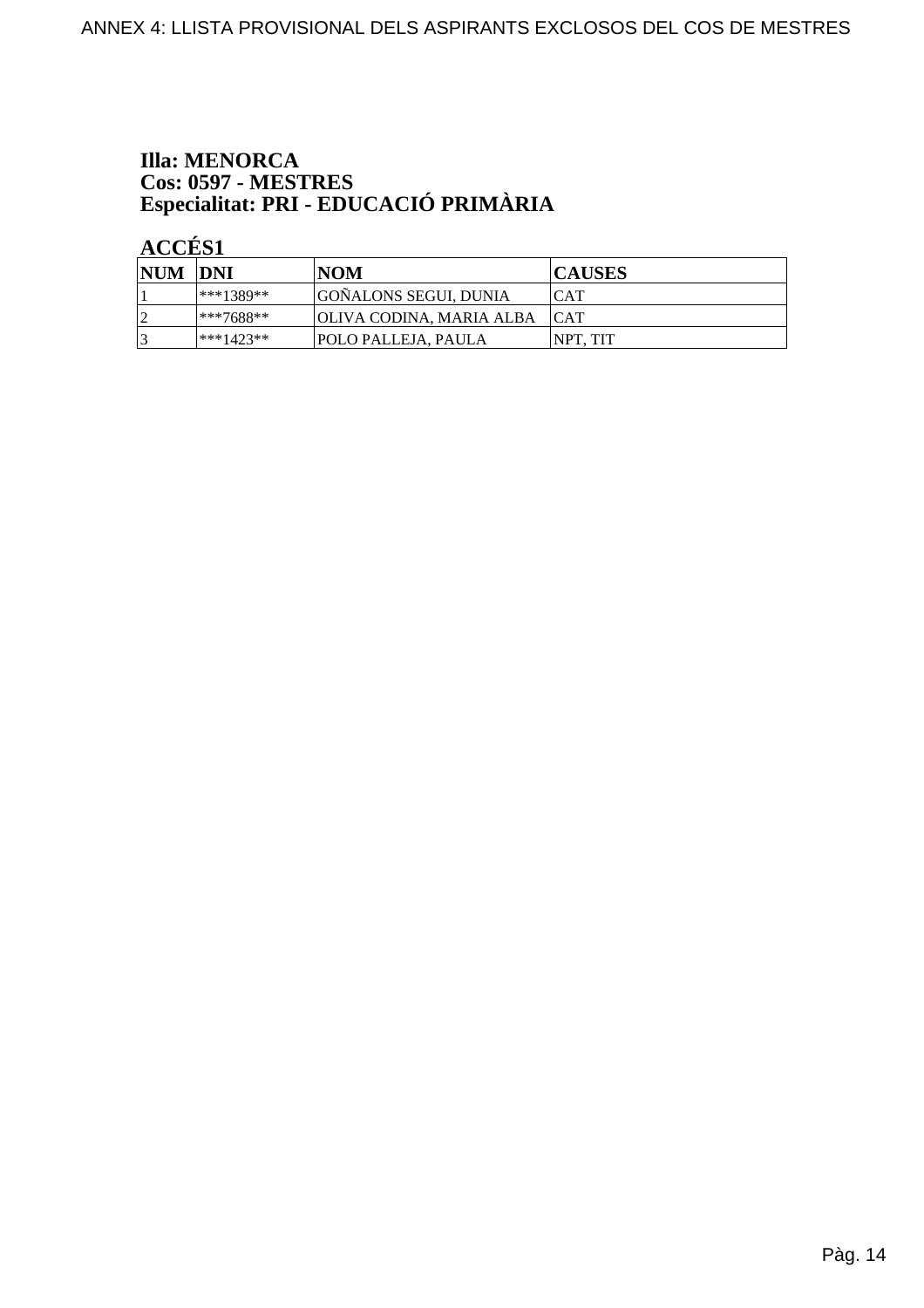# Illa: EIVISSA Cos: 0597 - MESTRES<br>Especialitat: PRI - EDUCACIÓ PRIMÀRIA

| $\bf NUM$      | <b>DNI</b>  | <b>NOM</b>                              | <b>CAUSES</b> |
|----------------|-------------|-----------------------------------------|---------------|
|                | ***6168**   | CASTILLO LOPEZ, M. ISABEL               | TIT           |
| $\overline{c}$ | ***0532**   | CHIADMI EL ADLI, BASMA                  | CAT, TIT      |
| 3              | $***0287**$ | COTANDA ROSELLO,<br><b>DESAMPARADOS</b> | <b>TIT</b>    |
| $\overline{4}$ | $***4375**$ | <b>ESCOTO FERRAIRO, SANDRA</b>          | <b>CAT</b>    |
| 5              | $***4874**$ | FORT FERRI, CARMELA                     | <b>CAT</b>    |
| 6              | ***8849**   | <b>GARRIGOS AUNION, ARIADNA</b>         | CAT, TIT      |
| 7              | $***5354**$ | JUAN GUTIERREZ, GONZALO                 | <b>NJE</b>    |
| $\sqrt{8}$     | ***6656**   | MARTINEZ GARRIGOS, DAVID                | <b>TIT</b>    |
| $\overline{9}$ | $***4200**$ | MARTINEZ MATEU, LAURA                   | CAT, TIT      |
| 10             | ***2734**   | MOLES CAZORLA, ADRIAN                   | <b>CAT</b>    |
| 11             | ***1765**   | MOLES CAZORLA, DANIEL                   | <b>CAT</b>    |
| 12             | $***1432**$ | ORTIZ LOPEZ, FELICIDAD                  | <b>NJE</b>    |
| 13             | $***3177**$ | PALERM RIBAS, MARIA                     | <b>TIT</b>    |
| 14             | $***0579**$ | RIUDAVETS PONS, CLARA                   | <b>NJE</b>    |
| 15             | ***3607**   | SEBASTIA BURGOS, LAURA                  | <b>CAT</b>    |
| 16             | ***7370**   | TORRENS SASTRE, ANTONI                  | <b>NJE</b>    |
| 17             | ***6183**   | TORTAJADA MESTRE, JUDIT                 | CAT, TIT      |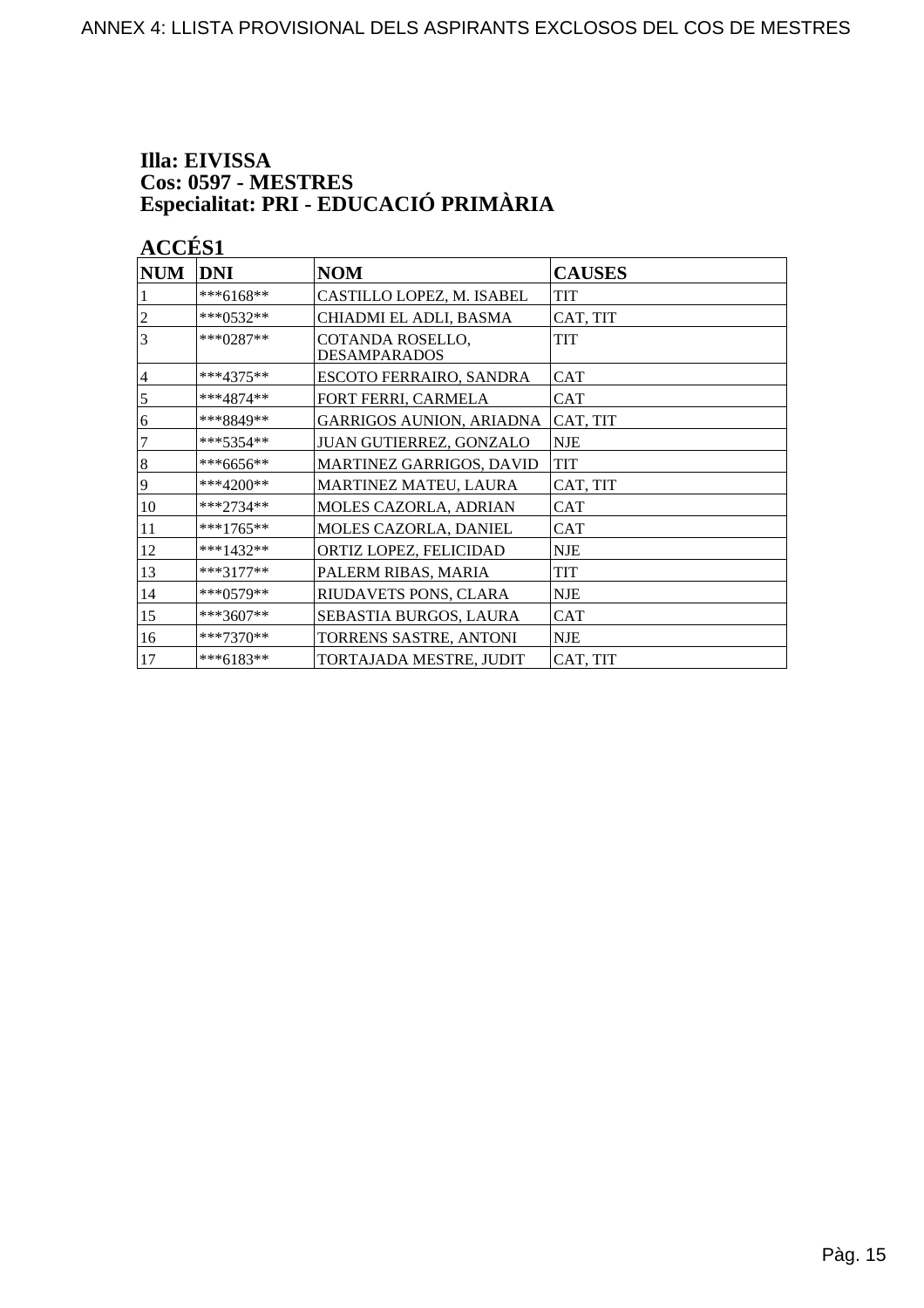# Illa: EIVISSA Cos: 0597 - MESTRES<br>Especialitat: PRI - EDUCACIÓ PRIMÀRIA

| <b>NUM</b> | <b>DNI</b> | <b>NOM</b>                               | AUSLS     |
|------------|------------|------------------------------------------|-----------|
|            | ***8987**  | <b>JORDI</b><br><b>BOLUFER ALBEROLA,</b> | ICAT. NDI |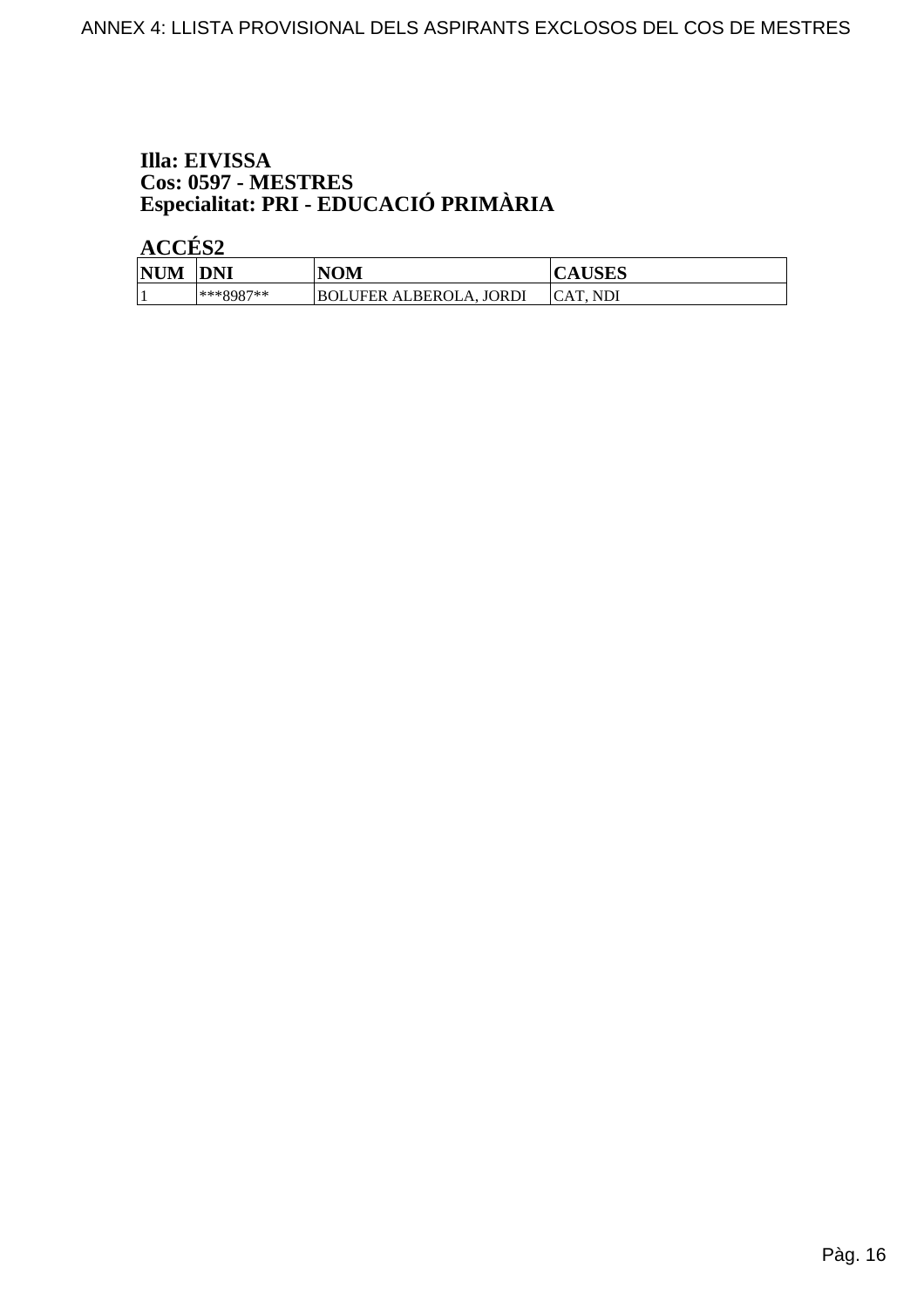# **Illa: FORMENTERA** Cos: 0597 - MESTRES<br>Especialitat: PRI - EDUCACIÓ PRIMÀRIA

| <b>NUM</b> | <b>DNI</b> | <b>NOM</b>               | <b>CAUSES</b> |
|------------|------------|--------------------------|---------------|
|            | ***0723**  | AROCA RAMOS, JORGE JUAN  | <b>NJE</b>    |
|            | ***9747**  | 'LOPEZ GRACIA. ESTEFANIA | <b>ICAT</b>   |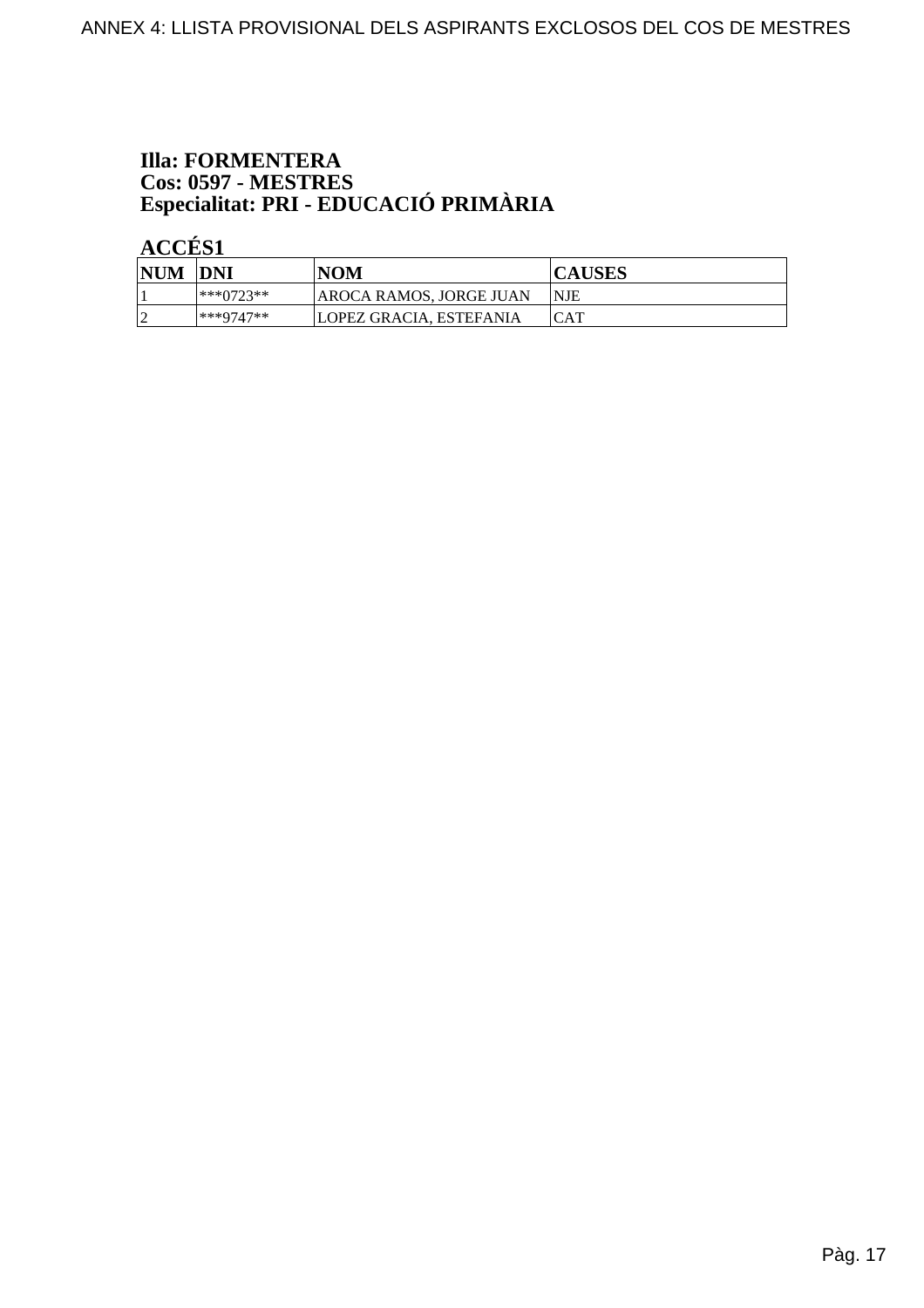#### **Illa: MALLORCA Cos: 0597 - MESTRES Especialitat: PT - PEDAGOGIA TERAPÈUTICA**

| <b>NUM</b>       | <b>DNI</b>  | <b>NOM</b>                                   | <b>CAUSES</b> |
|------------------|-------------|----------------------------------------------|---------------|
| 1                | ***9530**   | ALCARAZ CASTILLO, LAURA                      | <b>CAT</b>    |
| $\overline{2}$   | ***3733**   | BARCELO ADROVER, MARIA                       | <b>TIT</b>    |
| $\overline{3}$   | ***7039**   | BERNA MULA, PAULA                            | <b>TIT</b>    |
| $\overline{4}$   | ***2793**   | BHARDWAJ CAPO, LEKHA                         | <b>NJE</b>    |
| 5                | ***2188**   | COLOMAR MASSANET,<br>MARGARITA               | TIT           |
| 6                | ***0409**   | COLUMBRAM MARQUES,<br><b>CRISTINA</b>        | <b>TIT</b>    |
| 7                | $***7523**$ | DEL CASTILLO SERRA, LAURA<br><b>CRISTINA</b> | TIT           |
| $\boldsymbol{8}$ | ***3953**   | DIEZ CADAVID, TANIA                          | TIT           |
| $\overline{9}$   | ***7518**   | FERRER DIEZ, CLARA                           | TIT           |
| 10               | ***7150**   | <b>GARI PASTOR, M. ISABEL</b>                | <b>TIT</b>    |
| 11               | ***1740**   | <b>GRACIA GARCIA, REBECA</b>                 | NJE, TIT      |
| 12               | ***3962**   | LIRON MARTINEZ, MARIA DEL<br>CARM            | TIT           |
| 13               | ***1086**   | LLOPIS FEMENIA, ANDREA                       | <b>CAT</b>    |
| 14               | $***6124**$ | LORENZO GOMEZ, DIANA                         | <b>TIT</b>    |
| 15               | ***2096**   | MEIJER ALCAYDE, NEUS                         | <b>NPT</b>    |
| 16               | ***0291**   | MELIA OBRADOR, FRANCESCA                     | <b>NJE</b>    |
| 17               | ***4347**   | MITOULIS CANOVES, JEAN<br><b>MICHEL</b>      | NEU, TIT      |
| 18               | ***4296**   | NICOLAU ABRAHAM, CECILIA                     | TIT           |
| 19               | $***1986**$ | OLIVER ROSSELLO, M. DEL<br>MAR               | TIT           |
| 20               | ***1967**   | PESET PONS, MARTA                            | TIT           |
| 21               | ***5364**   | PIÑEIRO GARRIDO, ISABEL M.                   | <b>NJE</b>    |
| 22               | ***3027**   | <b>REBOLLO FERRER, ESTER</b>                 | <b>TIT</b>    |
| 23               | ***0081**   | RODRIGO RUIZ, RAMON                          | <b>NJE</b>    |
| 24               | ***2197**   | SALETAS ESPINOSA, ESTHER                     | <b>NPT</b>    |
| 25               | ***1916**   | SALGUERO MARTINEZ,<br><b>LEONOR</b>          | TIT           |
| 26               | ***7032**   | <b>SUAU FUSTER, RAFEL</b>                    | NJE           |
| 27               | ***7794**   | SUBIRES HIDALGO, AZUCENA                     | <b>TIT</b>    |
| 28               | ***2388**   | TRAVIESO ADROVER, DANIEL                     | TIT           |
| 29               | ***8055**   | VICENTE MADRIGAL, IRENE                      | CAT, TIT      |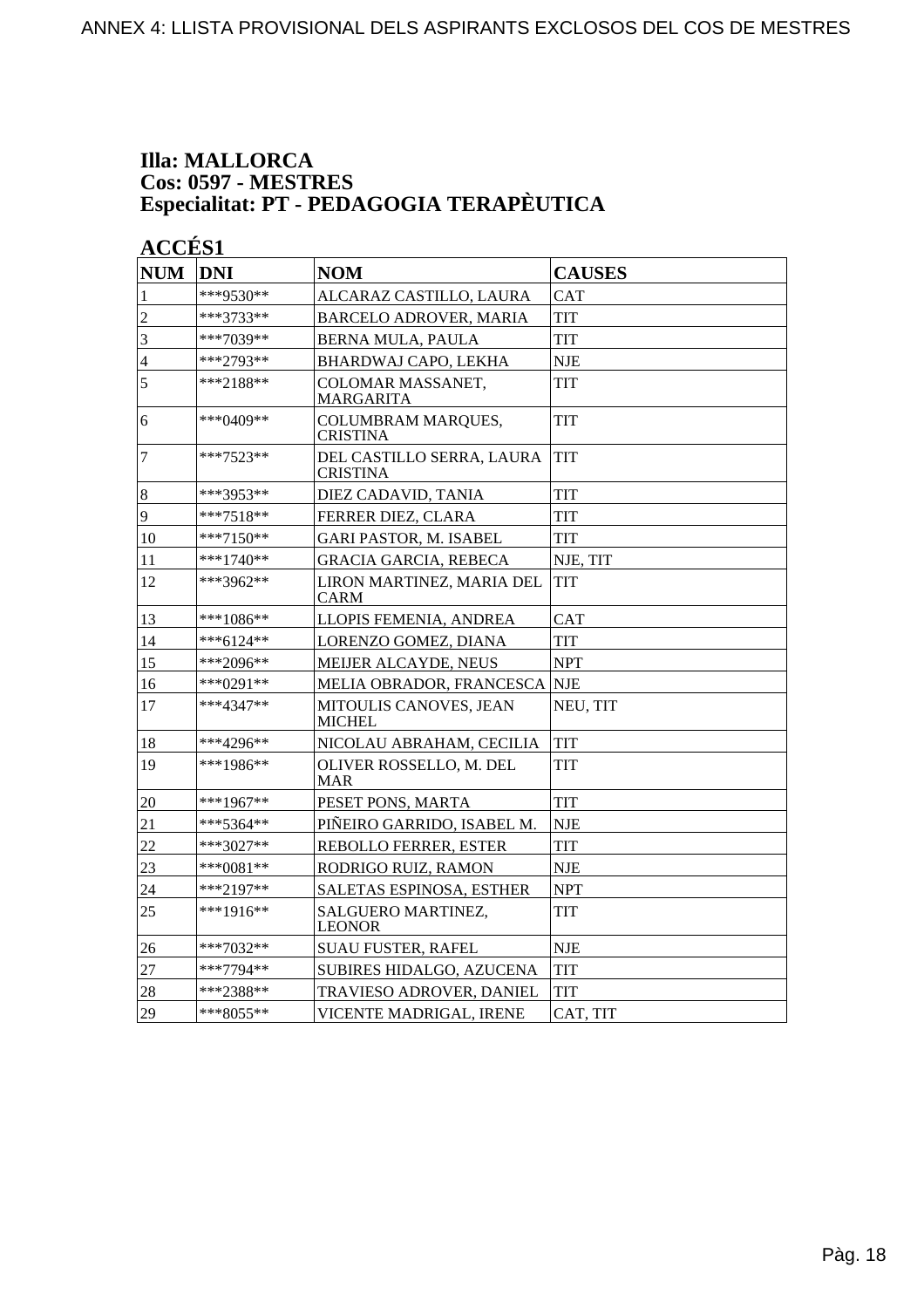# **Illa: MENORCA Cos: 0597 - MESTRES<br>Especialitat: PT - PEDAGOGIA TERAPÈUTICA**

| <b>NUM</b> | <b>DNI</b>  | <b>NOM</b>                          | <b>TIODC</b><br>AUDLO |
|------------|-------------|-------------------------------------|-----------------------|
|            | $***4407**$ | `INA<br>. CATAL :<br>COLL,<br>`AMPS | $\blacksquare$<br>    |